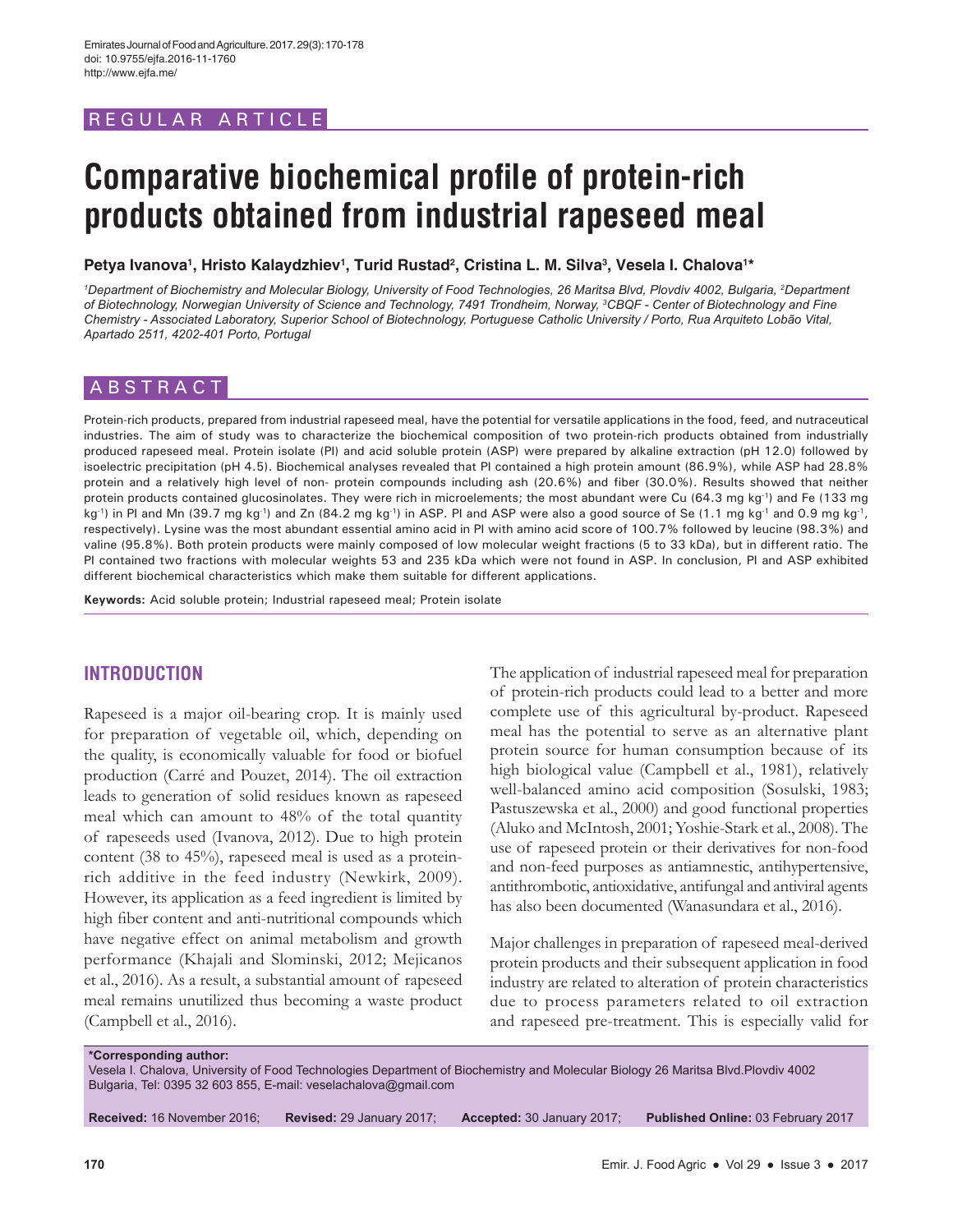industrially obtained rapeseed meal which is produced after thermal treatment with a high heat load. This is probably the reason for the limited numbers of published reports on protein preparations from industrially produced rapeseed meal. The most typical procedure used for preparation of protein isolates is based on alkaline extraction followed by isoelectric precipitation at acidic pH (Tan et al., 2011). However, little attention is paid to acid soluble protein which remains in the solution after acidic precipitation. According to Lqari et al. (2002), the acid soluble protein may reach up to 20% of the alkaline-extracted protein. Wong et al. (2013) reported that acid soluble protein, recovered after isoelectric precipitation (pH 4.5) of alkaline- extracted protein (pH 8.5) from lupine kernels, yielded  $16.2 \pm 0.4\%$ of the protein contained in kernels. The acid soluble protein exhibited foaming properties superior to that of the alkaline protein isolate and similar to foaming properties of fresh egg white. From industrially defatted rapeseed meal, a yield of 10% soluble protein was obtained (Chabanon et al., 2007). To the best of our knowledge, no published studies on detailed characterization of acid soluble proteins derived from rapeseed meal are available. The purpose of this study was to characterize the biochemical composition of two protein-rich products obtained from industrially produced rapeseed meal after isoelectric precipitation.

#### **MATERIAL AND METHODS**

#### **Material**

Rapeseed meal was provided by a local company. It was produced after thermal treatment of rapeseeds at 110 – 115 ºС followed by extraction with hexane at 60 – 65ºС for approximately 1 h. The industrially produced rapeseed meal was grinded and sifted to collect 0.315 mm particles which were used for analysis. To reduce phenol and glucosinolate contents, the rapeseed meal was subjected to a 4-step treatment with 75% aqueous ethanol solution at a meal to solvent ratio of  $25\%$  (w/v), for 30 min at room temperature (Chabanon et al., 2007). The residue was collected by decanting, dried in air and stored in a closed container. All reagents used were of analytical grade. A written informed consent for the implementation of herein described research activities has been taken from the participants of the study.

#### **Preparation of rapeseed meal protein-rich products**

Two protein-rich products, namely protein isolate (PI) and acid soluble protein (ASP), were prepared by using the ethanol pre-treated industrial rapeseed meal as a protein source. The PI was produced by alkaline extraction (pH 12.0) of 7.5% meal suspension at  $40^{\circ}$ C for 75 min. Extracted proteins were precipitated with HCl at pH 4.5 which corresponded to the lowest protein solubility. The resulting sediment was collected by centrifugation at 1800xg for 15 min (MPW-251, Med. Instruments, Poland). It was washed 3 times with acidic distilled water (pH 4.5) with a volume 6 times the volume of the wet precipitate and lyophilized (Lyovac GT2, Leybold-Heraeus, Germany). The supernatant and all washing liquids were combined and also lyophilized to prepare ASP.

#### **Chemical analysis**

Total nitrogen was determined by Kjeldahl's method and multiplied by 6.25 to convert to crude protein (AOAC, 1990). Ash content was determined by ICC Standard №104/1. The amount of total lipids was evaluated as described by Bligh and Dyer (1959) with slight modifications. Total fibers were determined as described by Southgate (1991). Total phenols were extracted with 70% aqueous ethanol solution as describe by Petkova et al. (2014) and quantified by using Folin-Ciocalteu reagent (Ainsworth and Gillespie, 2007). Total glucosinolates were evaluated as described by Jezek et al. (1999). The method is based on spectrophotometric evaluation of glucosinolates after alkaline hydrolysis and reduction with potassium ferricyanide. Sinigrin was used for standard curve generation. Selenium (Se) was determined by using inductively coupled plasma optical emission spectrometry (ICP-OES) (ISO 11885:2007). For all other microelements and heavy metals, Bulgarian National Standard procedure, BDS 11374, was used.

#### **Sodium dodecyl sulfate-polyacrylamide gel electrophoresis (SDS-PAGE)**

SDS-PAGE was performed with an omniPAGE mini Cleaver electrophoresis (Model CVS10DSYS, Cleaver Scientific Ltd, United Kingdom) as described by Laemmli (1970). The gel system consisted of a 15% polyacrylamide resolving gel (pH 8.8). Protein samples were loaded at two concentrations, namely 2.7 mg m $L^{-1}$  and 4.05 mg m $L^{-1}$ , to provide better visibility. Visualization of gels was realized with 0.2% Coomassie Brilliant Blue R-250 dye (Serva Electrophoresis GmbH, Germany) for 20 min and discolored by immerging in a solution containing  $10\%$  ethanol and  $7\%$  CH<sub>3</sub>COOH for overnight. Data were analyzed by using TotalLab1D Analysis software (BioStep GmbH, Germany).

#### **Total amino acid analysis and amino acid score calculation**

The amino acid composition was determined by highpressure liquid chromatography (HPLC). Lyophilized samples were prepared by hydrolysis in 6M HCl at 105°C for 22 h (Blackburn, 1968) followed by neutralization and filtration of hydrolysates. Reverse phase HPLC by precolumn fluorescence derivatisation with o-phthaldialdehyde (SIL-9A Auto Injector, LC-9A Liquid Chromatograph, RF-530 Fluorescence HPLC Monitor, Shimadzu Corporation, Japan) was performed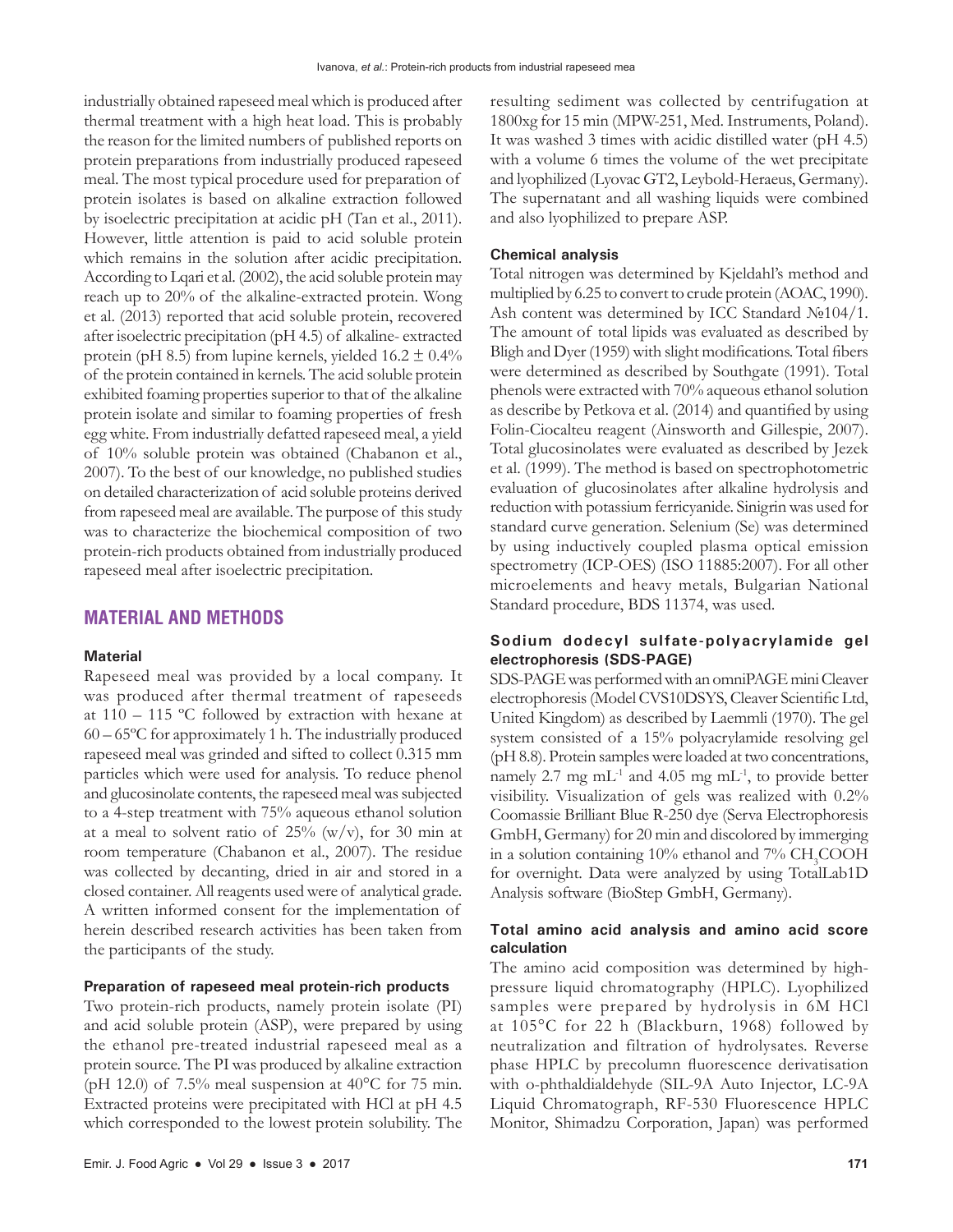with a NovaPak C18 cartridge column, using the method of Lindroth and Mopper (1979) as modified by Flynn (1988). Amino acid score (AAS) was calculated as a ratio of the amount of each essential amino acid in a sample (g/100g protein) and the amount of the respective amino acid in an "ideal" protein (g/100g protein) as stated by the Food and Agriculture Organization of the United Nations (FAO, 1970). The result was expressed in percent.

#### **Statistical analysis**

Results are presented as means of at least three independent determinations  $\pm$  standard deviation (SD). Statistical evaluation was performed by using one-way analysis of variance (ANOVA) of the IBM SPSS Statistics program (Somers, NY, USA). Mean differences were established by Fisher's least significant difference test for paired comparison with a significance level  $\alpha = 0.05$ .

# **RESULTS AND DISCUSSION**

## **Chemical composition of ethanol-treated rapeseed meal**

The ethanol-treated rapeseed meal contained relatively high amount of protein (42.61  $\pm$  0.04%) which is a necessary prerequisite for the preparation of protein-rich products (Table 1). Total fiber content remained at the level of  $33.56 \pm 0.08\%$  (Table 1). Although fiber content of the meal could be reduced by rapeseeds dehulling, this approach is not practiced industrially due to possible oil loss (Khajali and Slominski, 2012) and potential increase of primary product cost (Shires et al., 1983).

Antinutritional compounds in rapeseed meal are a major factor which limits its application as a protein source in food and feed industries (Tan et al., 2011). According to Wanasundara (2011), the fiber fraction and alcohol soluble components (sugars, glucosinolates and some phenolics) may account for a significant amount of rapeseed derived protein products. The content of total phenols in the rapeseed meal used (1.13  $\pm$  0.04%), previously established by Ivanova et al. (2016), was 4-fold reduced to 0.25  $\pm$ 0.02% (Table 1) by a simple 4-step ethanol treatment of the raw material. While in low quantities phenols are considered beneficial because of their antioxidant capacity, in higher amounts they reduce nutritional and functional properties of proteins (Aider and Barbana, 2011). In addition, rapeseed phenols are contributing to the bitter taste, astringency and dark color of the rapeseed meal thus influencing overall quality of corresponding protein products (Zum Felde et al., 2007).

Glucosinolates were below the detection limit of the analytical method used (Table 1). This is probably a consequence of the ethanol pre-treatment as well as the initial relatively low glucosinolate level in the industrial rapeseed meal used in the study  $(12.69 \mu \text{mol g}^{-1})$ , as previously evaluated by Ivanova et al. (2016). Since this industrial rapeseed meal is composed of mixed cultivars, it is difficult to relate the low glucosinolate concentration to a specific variety. Most probably, this is due to heat treatment of the rapeseeds during the oil production process (Bell and Keith, 1991; Mansour et al., 1993). Slawski et al. (2012) and Adem et al. (2014), who explored the suitability of rapeseed meal as a protein source in aquaculture, also used ethanol pre-treatment of rapeseed meal as an approach for reduction of antinutrients.

### **Chemical composition of protein-rich products**

As expected, PI, which was obtained by isoelectric precipitation of alkali extracted proteins, contained a high amount of crude protein (86.86  $\pm$  0.02) and a relatively low amount of non-protein compounds (Table 2). Rapeseed derived protein rich products can be prepared by various approaches including the protein micellation method (Ismond and Welsh, 1992), membrane separation technology (Ghodsvali et al., 2005), direct alkaline extraction (Tan et al., 2011) as well as other methods. The direct alkaline extraction is one of the most typical procedures for preparation of canola (rapeseed varieties) protein isolates with high protein yield (Tan et al., 2011). Protein content of alkaline extracted precipitates may vary from 70% to 90% (Aluko and McIntosh, 2001; Ghodsvali et al., 2005), although protein isolates with a protein content higher than 90% have also been reported

| rapeseed meal        |                  |
|----------------------|------------------|
| <b>Component</b>     | *Content (%)     |
| Crude protein        | $42.61 \pm 0.04$ |
| Ash                  | $7.29 \pm 0.13$  |
| <b>Total lipids</b>  | $3.72 \pm 0.17$  |
| <b>Total fiber</b>   | $33.56 \pm 0.08$ |
| Phenols              | $0.25+0.02$      |
| Total glucosinolates | Not detected     |

**Table 1: Chemical composition of ethanol‑treated industrial rapeseed meal**

\*Calculated on a dry matter basis  $(90.28\% \pm 0.02)$ 

| Table 2: Chemical compositions of protein isolate (PI) and |  |
|------------------------------------------------------------|--|
| acid soluble protein (ASP)                                 |  |

| <b>Component</b>     | Content (%)                  |                               |
|----------------------|------------------------------|-------------------------------|
|                      | $PI^*$                       | ASP*                          |
| Crude protein        | 86.86±0.02 <sup>a</sup>      | 28.84±0.03 <sup>b</sup>       |
| Ash                  | $2.35 \pm 0.32^b$            | 20.55±0.66 <sup>a</sup>       |
| <b>Total lipids</b>  | $2.13 \pm 0.17$ <sup>a</sup> | $1.16 \pm 0.06^b$             |
| <b>Total fiber</b>   | $4.64 \pm 0.40^b$            | $30.01 \pm 0.14$ <sup>a</sup> |
| <b>Phenols</b>       | $0.26 \pm 0.00^b$            | $2.15 \pm 0.01^a$             |
| Total glucosinolates | Not detected                 | Not detected                  |

\*Contents are calculated on a dry matter basis, 97.84% ± 0.06 for PI and  $94.75\% \pm 0.04$  for ASP. a,bMeans in a row with different superscripts differ significantly (p<0.05)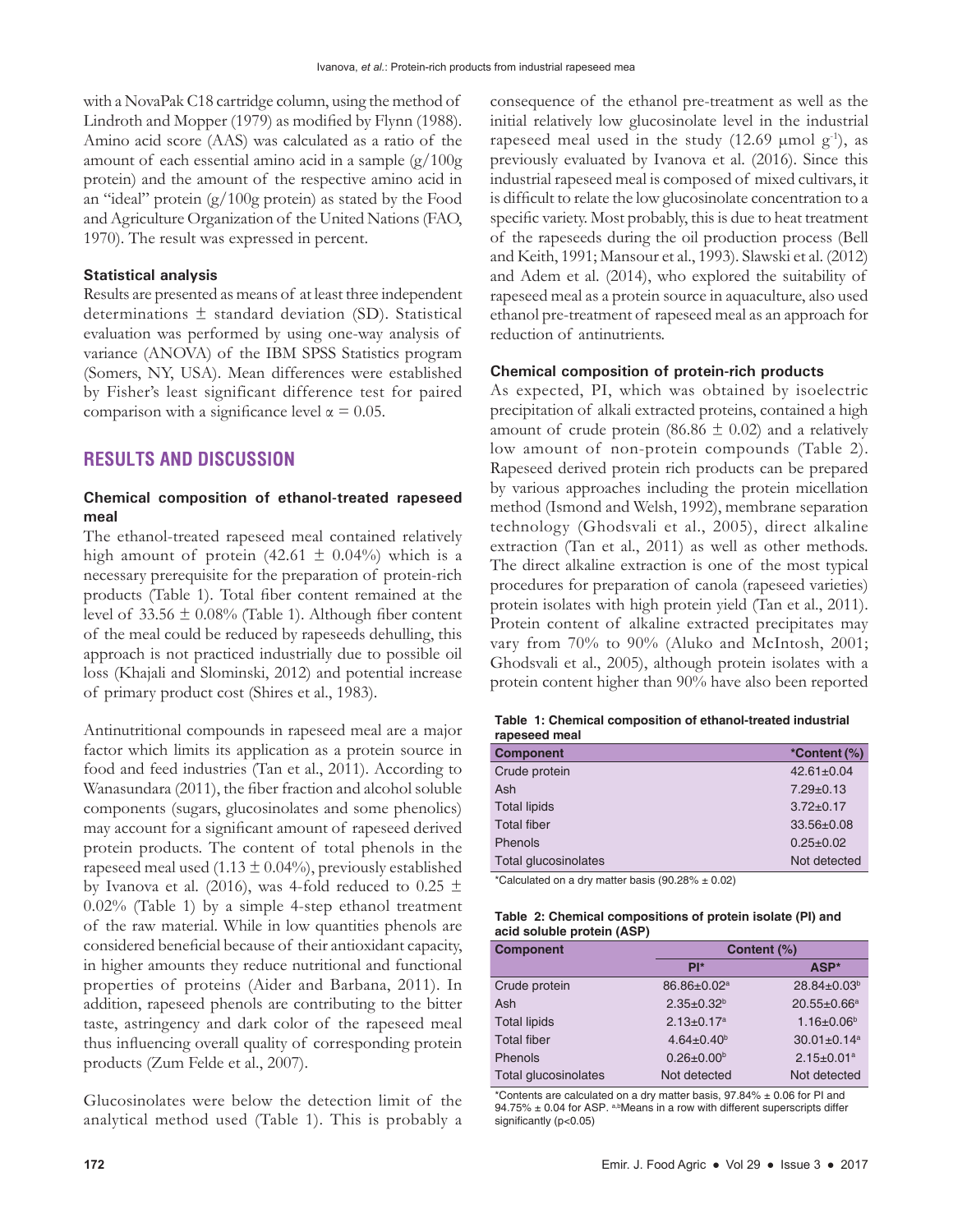(Pedroche et al., 2004). The ash  $(2.35 \pm 0.32\%$ , Table 2) and total lipid contents  $(2.13 \pm 0.17\%)$ , Table 2) were in the range of maximum allowed concentrations, below 4% and 2%, respectively (EFSA, 2013). The PI had a relatively low total level of phenols  $(0.26 \pm 0.00\%$ , Table 2) which could still interact with proteins in a food system if used as a food or feed ingredient. Phenolic compounds react with proteins by various mechanisms and form stable protein/ phenolic complexes which may reduce nutritional and organoleptic properties of final food products (Aider and Barbana, 2011). Regardless of undesired color and reduced amino acid availability, plant polyphenols are powerful antioxidants with potential benefits for human health. Pandey and Rizvi (2009) suggested that consumption of diets rich in plant polyphenols may decrease the risk of cancers, cardiovascular diseases, diabetes, osteoporosis and neurodegenerative diseases.

Although solubilization of proteins in alkaline media followed by isoelectric precipitation is considered a successful approach for fiber separation, our PI contained relatively high fiber level  $(4.64 \pm 0.40\%,$  Table 2). In contrast, Pedroche et al. (2004) prepared a protein isolate from *Brassica carinata* by alkaline extraction (pH 12) which contained 0.23% fiber. High fiber content in protein isolates is not desired since it may negatively influence protein digestibility (Bell, 1993). However, it has been demonstrated that dietary fiber reduced cholesterol levels and incidences of colon cancer in human (Anderson, 1985; Reddy et al., 1987). The ASP, prepared in our study, contained 7-times more total fiber than PI (30.01  $\pm$  0.14%, Table 2). By using two rapeseed cultivars, Yoshie-Stark et al. (2006) purposefully obtained protein concentrates with enhanced fiber contents that varied from 26.2% to 30.6%. Sensory analysis of sausages prepared with the same protein concentrates as substitutes for casein demonstrated superiority of taste, texture and aroma. Compared to PI, ASP was a better source of Mn and Zn containing approximately 10- and 2.5-fold higher amounts of these elements, respectively (Table 3). Although fiber is often

**Table 3: Contents of selected microelements and heavy metals of protein isolate (PI) and acid soluble protein (ASP)**

| <b>Component</b> |                          | Content (mg kg <sup>-1</sup> ) |  |
|------------------|--------------------------|--------------------------------|--|
|                  | $PI*$                    | ASP*                           |  |
| Copper (Cu)      | 64.29±0.07 <sup>a</sup>  | $8.32 \pm 0.04^b$              |  |
| Iron (Fe)        | 133.00±0.23 <sup>a</sup> | 26.82±0.14 <sup>b</sup>        |  |
| Manganese (Mn)   | $3.98 \pm 0.12^b$        | 39.72±0.12 <sup>a</sup>        |  |
| Selenium (Se)    | $1.07 \pm 0.05^a$        | $0.87 \pm 0.02^b$              |  |
| Zinc(Zn)         | 35.76±0.18 <sup>b</sup>  | 84.22±0.11 <sup>a</sup>        |  |
| Lead (Pb)        | $1.48 + 0.06$            | < 0.1                          |  |
| Cadmium (Cd)     | $0.10+0.00$              | < 0.1                          |  |

\*Contents are calculated on a dry matter basis,  $97.84\% \pm 0.06$  for PI and  $94.75\% \pm 0.04$  for ASP. a,bMeans in a row with different superscripts differ significantly (p<0.05)

implied to negatively affect zinc bioavailability, more precise studies involving reduction of concomitant antinutrient factors (Barbro et al., 1985) as well as experiments on pure fiber components such as α-cellulose (Turnlund et al., 1984) suggested little or no inhibitory effect of fiber on zinc absorption. However, further investigation should be performed to evaluate the influence of the high fiber content in ASP on manganese bioavailability (Freeland-Graves et al., 2015). If needed, a decrease in fiber content could be achieved by enzymatic or chemical decomposition. By using Viscozyme® L, a combination of arabinase, cellulase, β-glucanase, hemicellulase and xylanase, Rodrigues et al. (2014) significantly decreased the content of non-digestible carbohydrates in rapeseed meal. The enzymatic treatment led to enhancement of protein content from 41 to 68% and to an 80%-yield of reducing sugars expressed as glucose equivalents. Carbohydrases secreted by white rot fungi were applied for canola plant biomass biodegradation (Isikhuemhen et al., 2014). Luj´an-Rhenals et al. (2015) used sulfuric acid in various concentrations to degrade carbohydrates in soybean meal. The procedure resulted in fermentable sugars which were further used as a carbon source by *Saccharomyces cerevisiae* and *Zymomonas mobilis* to produce ethanol.

Ash content in food- and feed ingredients as well as in processed food is highly variable. For example, ash content in white sugar should not exceed 0.1%, while the limit range for the same parameter in instant and decaffeinated coffee is set at 6 to 15% (FDA, 2013). Since no purification step was involved, the ASP contained high ash content  $(20.55 \pm 0.66\%,$  Table 2). By using a chick growth assay, Johnson and Parsons (1997) established that ash content in meat and bone meal (24%), poultry by-product (16%) and lamb meal (24%) did not significantly alter protein efficiency ratio and net protein ratio values for these inclusions in poultry diets. Decreases of ash content of ASP, if needed, could potentially be achieved by means of ultrafiltration and diafiltration. The combination of both techniques is widely used in small- and large-scale industrial processes for purification of specific biomolecules including plant proteins (Zwijnenberg et al., 2002; Aspelund and Glatz, 2010). However, the volume and the grade of diluents as well as degree of purification could significantly impact the overall operating cost and consequently the financial profit of the final product (Paulen et al., 2013). Therefore, application of ultrafiltration/diafiltration as well as the choice of diluent scheme should be considered after careful economic analysis. In addition, this type of protein purification would result in a product with enhanced protein level but low level of minerals which are necessary for the optimal development and metabolic functioning of humans. Copper, Fe, Zn and Se are essential trace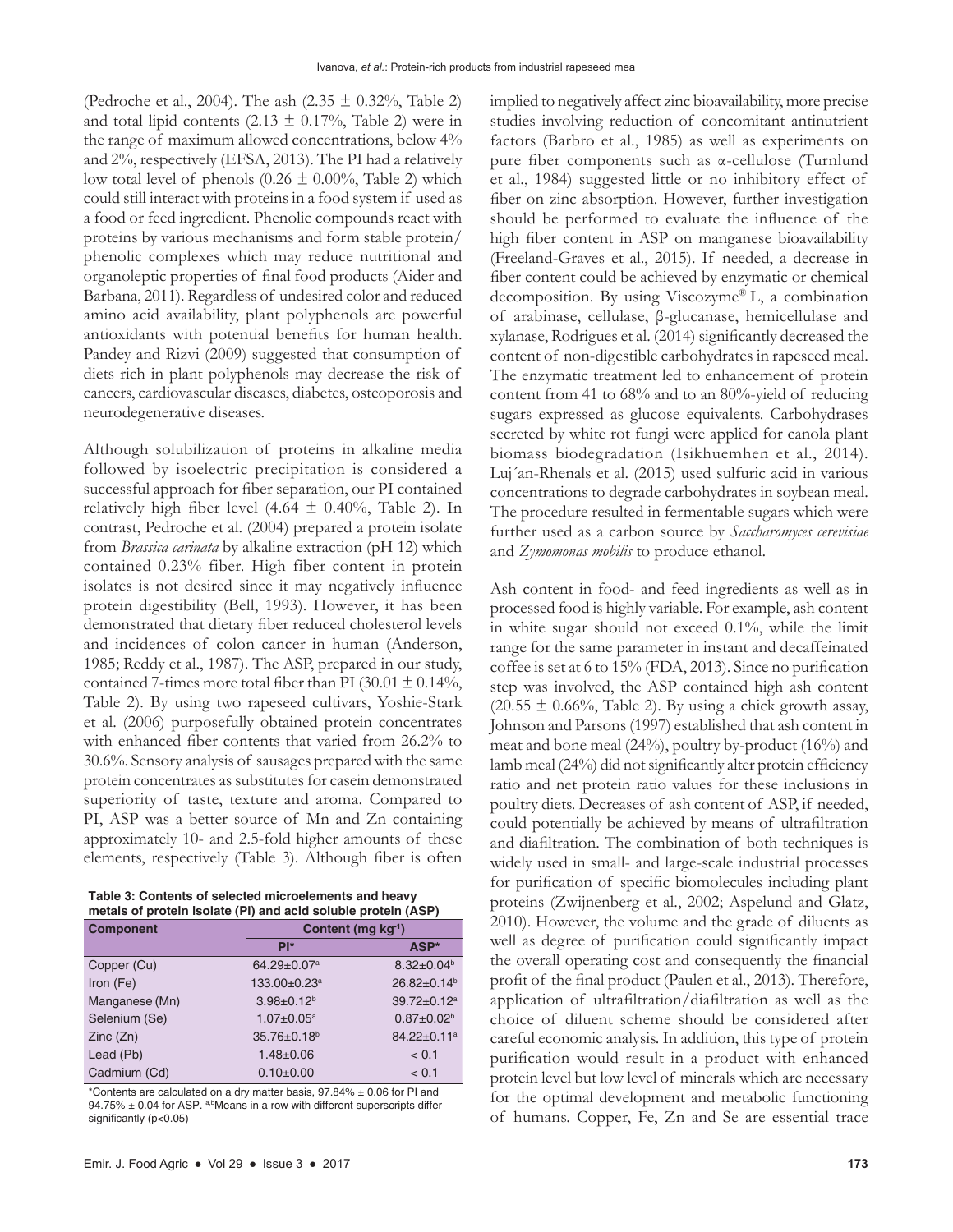elements where sub-optimal level may provoke numerous diseases of public health importance (Aliasgharpour and Farzami, 2013). Manganese serves as an activator and a constituent of several enzymes in human organism (WHO, 1996). Both protein-rich products, obtained in our study, were rich in microelements with the main elements being Cu (64.29 mg kg<sup>-1</sup>) and Fe (133 mg kg<sup>-1</sup>) in PI and Mn  $(39.72 \text{ mg kg}^{-1})$  and  $Zn$   $(84.22 \text{ mg kg}^{-1})$  in ASP (Table 3). The contents of the studied elements in the one or both protein-rich products exceeded the respective values established for protein isolates prepared from soybean (García et al., 1998) and *Parkia biglobosa* seeds (Ogunyinka et al., 2017). Most probably, the extent of the interaction of microelements with proteins as well as the stability of the respective complexes under the conditions of the isoelectric precipitation contributed to the different contents observed in PI and ASP.

Both PI and ASP were rich in Se as PI contained significantly higher amount of Se ( $p < 0.05$ ) than ASP (Table 3). Selenium is needed for proper function of glutathione peroxidases and thioredoxin reductase, involved in controlling concentrations of highly reactive oxygencontaining metabolites in tissues (Arthur et al., 1996; Howie et al., 1998). A major Se source for human is food from animal origin like beef and pork meat, fish, liver and kidney (Brown and Arthur, 2001). Plant foods are low in Se and diets, limited to plant-derived foods, may lead to a higher risk of Se deficiency. Selenium content in PI (1.07 mg kg<sup>-1</sup>, Table 3) and ASP (0.87 mg kg-1, Table 3) exceeded several folds the ones established in wheat  $(0.165 \,\mu g \,g^{-1})$  and barley  $(0.069 \,\mu\text{g}\,\text{g}^{-1})$  which are considered a major plant source of this element in human nutrition (Al-Ahmary, 2009). The Se content in rapeseed meal varies from 0.16 to 0.29 mg kg<sup>-1</sup> and it is approximately10 times higher than that in soybean meal (Arthur, 1971; Feng and Zuo, 2003). While rapeseed meal cannot be directly consumed by humans, rapeseed meal protein-rich products may be prepared in a form suitable for enrichment of dietary Se in human nutrition.

While being a good source of protein and minerals i.e., Fe, Cu, Se and Zn, PI contained high amount of Pb (1.48 mg kg<sup>-1</sup>, Table 3) which precludes its potential application in food industry in its current form. The value is 3-fold higher than the limit set by EFSA (2013). Lead affinity towards protein complexation (Belatik et al., 2012; Jalilehvand et al., 2015) is the most probable explanation for the higher concentration of this element in PI compared to ASP. Cadmium, evaluated in both PI and ASP, was within (or below) the limit values set for most food products (EC No 466, 2001). Although not appropriate as a food additive, the PI could be valuable for non-food and nonfeed uses. Because of the presence of multiple reactive sites and charged residues, rapeseed/canola proteins can be converted into molecules/polymers with diverse technical properties (Wanasundara et al., 2016). It was demonstrated that rapeseed napins possessed significant antifungal activities against *Fusarium langsethiae* with  $IC_{50} = 70 \mu M$ (Nioi et al, 2012).

Plants from *Brassica* genus including *B. napus* are well known for their high capacity to accumulate heavy metals available in soil (Mourato et al., 2015). Wang et al. (2005) observed accumulation of Pb in both rapeseeds and hull. Other studies have also shown that Pb levels higher than the accepted maximum permissible concentrations were established in rapeseed oil (Angelova et al., 2011) and meal (Elson et al, 1979). Accumulation of heavy metals by *Brassica* plants is highly variable and is dependent on the utilization of contaminated sewage water for irrigation and the extent of soil contamination (Kaur and Sharma, 2014). In addition, *Brassica* cultivars and hybrids demonstrated high fluctuation in their capacities to uptake heavy metals (Mourato et al., 2015). Therefore, concentration of these elements in products derived from rapeseed/canola, if present at all, is not consistent and should be evaluated prior to a food application.

#### **Total amino acid composition and amino acid score**

Total amino acid analysis revealed that PI contained a high amount of lysine (5. 5%, Table 4). The calculated amino acid score (AAS) for lysine (100.72%) demonstrated that the PI may almost fully satisfy the daily need of this essential amino acid as defined by FAO (1970). According to Tan et al (2011), lysine content in canola protein isolates may vary from 5.04% to 6.34% and is highly dependent on extraction method. The lysine content in PI is close to the amount found in isoelectric canola meal protein isolate (5.6%), as reported by Tzeng et al. (1988), but is higher than the values found in *Brassica carinata* protein isolates (3.8%, 3.3%, and 4.5%) prepared after NaOH extraction at pH 10, 11, and 12, respectively (Pedroche

| Table 4: Essential amino acid composition and amino acid |  |
|----------------------------------------------------------|--|
| score of rapeseed meal protein isolate                   |  |

| Amino acid    | "Ideal protein"*<br>$(g/100 g)$ protein) | Rapeseed meal protein<br>isolate       |                                      |
|---------------|------------------------------------------|----------------------------------------|--------------------------------------|
|               |                                          | <b>Content</b><br>$(q/100 q)$ protein) | <b>Amino</b><br>acid<br>$score (\%)$ |
| Valine        | 5.0                                      | $4.79 \pm 0.39$                        | 95.80                                |
| Leucine       | 7.0                                      | $6.88 + 0.60$                          | 98.28                                |
| Isoleucine    | 4.0                                      | $3.66 + 0.31$                          | 91.50                                |
| Threonine     | 4.0                                      | $3.71 \pm 0.37$                        | 92.75                                |
| Lysine        | 5.5                                      | $5.54 + 0.56$                          | 100.72                               |
| Phenylalanine | <b>NA</b>                                | $3.24 + 0.27$                          | <b>ND</b>                            |
| Methionine    | <b>NA</b>                                | $1.47 \pm 0.13$                        | <b>ND</b>                            |

\*Amino acid composition of an "ideal" protein (FAO, 1970), ND denotes Not determined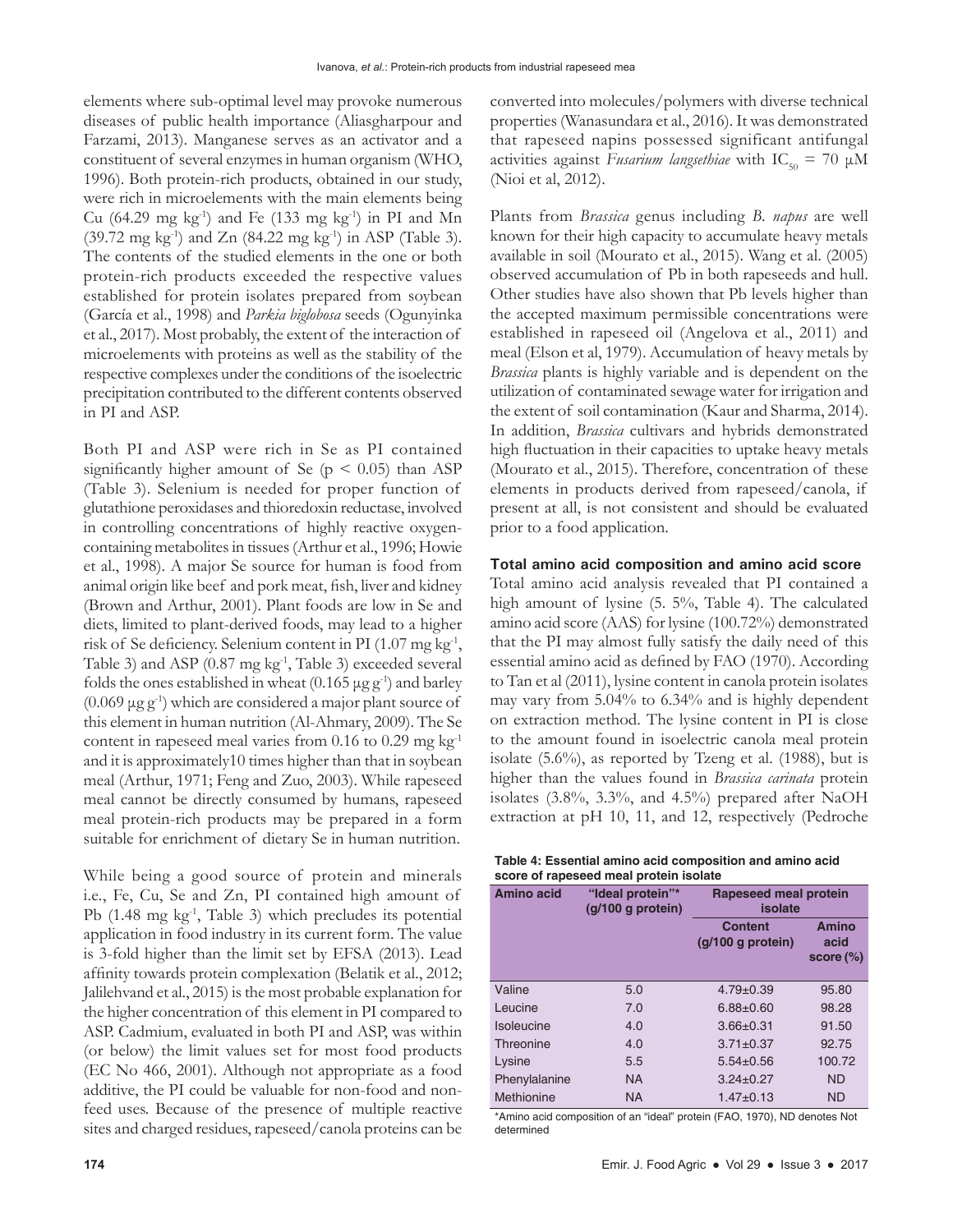et al., 2004). Methionine in PI (1.47%) was higher than that in soy protein isolate (0.92%) and hempseed protein isolates (1.39%) estimated by Wang et al. (2008), and the methionine level (1.31%) in flaxseed whole extracts evaluated by Chung et al. (2005). The PI appeared to be a good source of leucine and isoleucine with AAS reaching 98.3% and 91.5%, respectively. Although not evaluated as a usual limiting amino acids in plant protein sources, the branched amino acids may be needed in proportionally higher amounts under specific physiological conditions such as surgery, trauma, infections and starvation and therefore, external provision of these amino acids would be necessary (Kinney and Elwyn, 1983). The ASP, obtained in our study, could not be considered a valuable source of essential amino acids (data not provided).

From non-essential amino acids, glycine/arginine amount was the highest (24.55%, Table 5). In general, arginine can be synthesized *de novo* by human body but external supplementation of this amino acid may be necessary during specific diseases and trauma recovery when decrease of arginine concentration in blood plasma accompanied by a lack of compensatory mechanisms may occur (Castillo et al., 1994). Histidine and tyrosine were not detected in the PI. This may be partially due to ethanol pre-treatment of the rapeseed meal, employed in our study, which initially aimed to decrease concomitant anti-nutritional compounds. However, ethanol is a common solvent use for the extraction of prolamins which may account for 20% of canola proteins (Tan et al., 2011). Although the opposite was stated by Tan et al. (2011), probable amino acid loss may also occur because of the rapeseed processing for meal production. Tzeng et al. (1988) explained that long processing as well as alkaline conditions may negatively impact amino acid stability. Newkirk et al. (2003) reported significant decreases in histidine and proline after toasting of canola seeds. Variations in anti-nutrient concentrations, protein digestibility and amino acid composition among rapeseed meals were previously reported (Newkirk and Classen, 2002; Ayton, 2014). Genetics and growth

**Table 5: Nonessential amino acid composition of rapeseed meal protein isolate**

| Amino acid          | <b>Rapeseed meal</b><br>protein isolate<br>$(g/100 g)$ protein) |
|---------------------|-----------------------------------------------------------------|
| Alanine             | $4.45 \pm 0.41$                                                 |
| Tyrosine            | <b>NA</b>                                                       |
| Glycine/arginine    | $25.21 \pm 2.72$                                                |
| Serine              | $4.30+0.43$                                                     |
| Aspartic acid       | $5.15 \pm 0.41$                                                 |
| Glutamine/glutamate | $22.34 \pm 1.81$                                                |
| Asparagine          | $0.18+0.01$                                                     |
| <b>Histidine</b>    | <b>NA</b>                                                       |

NA denotes Not available

conditions of the rapeseeds, used for production of the meal, may also contribute to the differences in the total amino acid composition, observed between PI and the published data (Uppstrom, 1995; Tan et al., 2011).

#### **Protein profile of PI and ASP**

SDS-PAGE analysis revealed significant differences in molecular weight distribution of PI and ASP. Both protein products were mainly composed of low molecular weight fractions between 5 to 33 kDa but in different ratio (Figs. 1 and 2). This is in agreement with results for canola protein isolate (mainly 14 to 59 kDa) presented by Wu and Muir (2008). However, a band of 14 kDa, referred to by the same authors to as napin (a major rapeseed albumin), was not observed neither in PI nor ASP (Figs. 1 and 2). Instead, two bands with lower molecular weights, namely 5 and 8 kDa were found. It should be noted that the 8 kDa – protein fraction was the most abundant fraction in ASP accounting for 36.6% of total proteins and the third



Fig 1. SDS-PAGE of protein isolate, lines 1 (2.7 mg mL<sup>-1</sup>) and 1' (4.05 mg mL-1), and acid soluble protein, lines 3 (2.7 mg mL-1) and 3' (4.05 mg mL-1). Line 2 is a molecular weight marker. \*Band not identified by software analysis.



**Fig 2.** Comparative fractional profiles of protein isolate (PI) and acid soluble protein (ASP).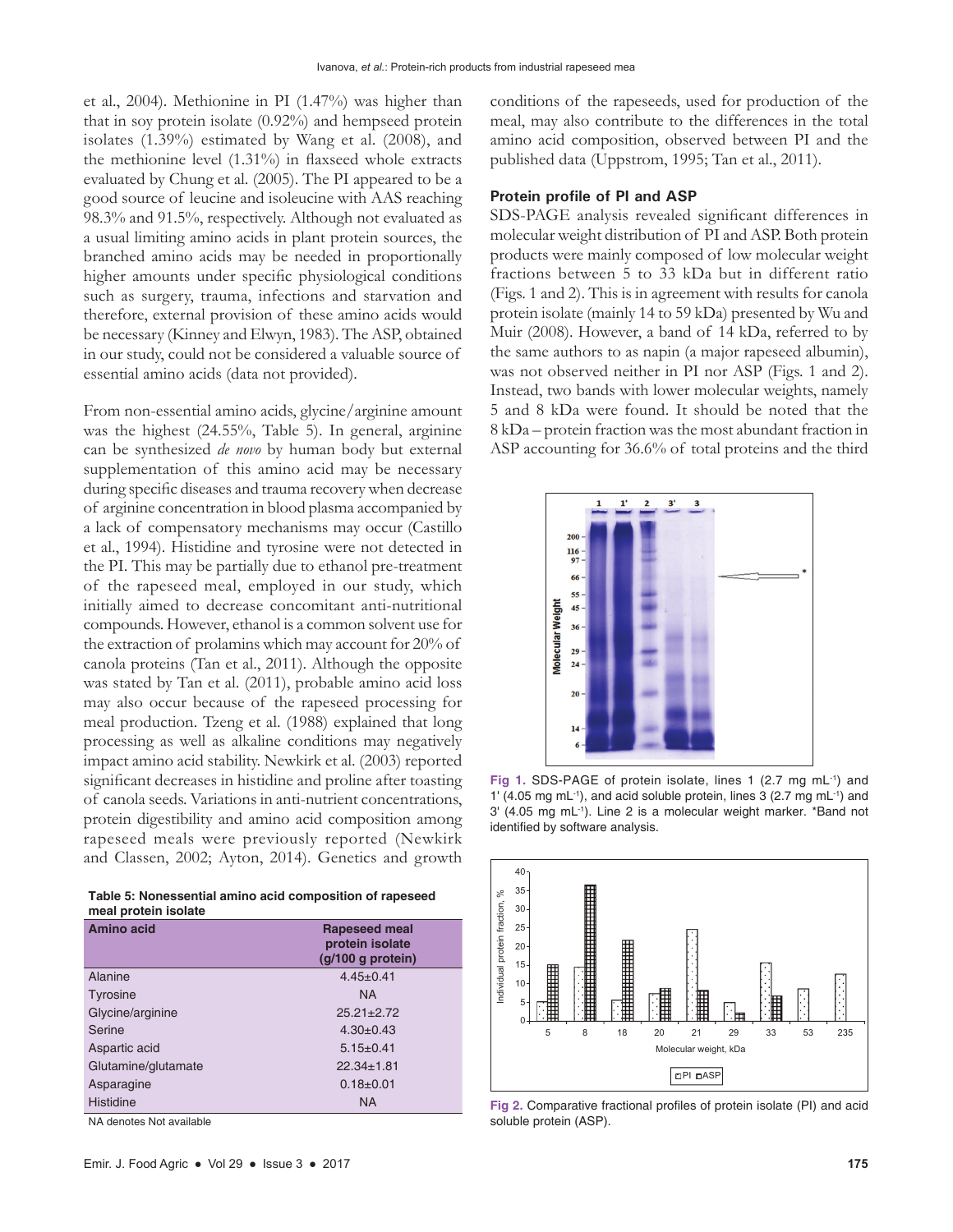one in PI reaching 14.5%. Our results imply that possible decomposition of napin during rapeseed processing and subsequent protein products preparation may occur. After evaluating protein profile of a rapeseed protein concentrate by SDS-PAGE, Adem et al. (2014) revealed 9 to 4 kDa bands corresponding to napin polypeptide chains. Aluco and McIntosh (2001) observed only four major bands (16, 18, 30 and 53kDa) in laboratory-defatted meals prepared from canola seeds. The 18 kDa band was observed in both PI and ASP electrophoretic analysis. This low molecular weight fraction was the second most abundant one in ASP reaching 21.7% of total proteins. The 20- and 33 kDa fractions, also found in both protein products, correspond to α- and β- subunits of cruciferin as described by Höglund et al. (1992). The 53kDa fraction, also observed by Aluco and McIntosh (2001), was present only in PI but not in ASP (Fig. 2). While ASP contained only low molecular protein fractions, 12.69% of PI consisted of a 235 kDa protein fractions which is most probably cruciferin. Its molecular weight has been reported to vary between 230 and 320 kDa depending on literature. Interestingly, a minor band at around 66 kDa, which was not detected by analyzing program but was visible on Fig. 1, was also observed and reported as not defined by Adem et al. (2014) who studied SDS-PAGE protein profile of a rapeseed protein concentrate.

## **CONCLUSION**

Industrial rapeseed meal is a by-product which is still underutilized. Preparation of protein-rich products leads to a better and more efficient utilization of industrial rapeseed meal and generate added value from it. The two proteinrich products, obtained in our study, differed considerably in biochemical characteristics which suggest versatile potential application. Values of Pb in PI above acceptable concentration limit imply a necessity of precise quantitative analyses of heavy metals in the obtained protein products prior to their utilization. Since this parameter is highly dependent on rapeseed quality, high variations of heavy metal concentrations in rapeseed-based protein products could be expected. This study demonstrated the possibility for better and more complete use of the industrial rapeseed meal by simultaneous preparation of two protein-rich products.

## **ACKNOWLEDGEMENTS**

This study was partially supported by grant № 8/15-H, fund "Science" administered by University of Food Technologies, Plovdiv, Bulgaria. The skillful analytical work done by engineer Trude Johansen is greatly acknowledged.

#### **Author's contributions**

P. Ivanova and H. Kalaydzhiev performed most of the experiments and data analyses. T. Rustad contributed to sample analysis, discussion and manuscript writing. Cristina L. M. Silva assisted in manuscript writing. Vesela Chalova was responsible for design of the study, data analyses and manuscript writing.

## **REFERENCES**

- Adem, H. N., R. Tressel, F. Pudel, H. Slawski and C. Schulz. 2014. Rapeseed use in aquaculture. OCL. 21: D105-D113.
- Ainsworth, E. A. and K. M. Gillespie. 2007. Estimation of total phenolic content and other oxidation substrates in plant tissues using Folin-Ciocalteu reagent. Nat. Prot. 2: 875-877.
- Aider, M. and C. Barbana. 2011. Canola proteins: Composition, extraction, functional properties, bioactivity, applications as a food ingredient and allergenicity – A practical and critical review. Trends Food Sci. Technol. 22: 21-39.
- Al-Ahmary, K. M. 2009. Selenium content in selected foods from the Saudi Arabia market and estimation of the daily intake. Arabian J. Chem. 2: 95-99.
- Aliasgharpour, M. and M. Farzami. 2013. Trace elements in human nutrition: A review. Int. J. Med. Invest. 2: 115-128.
- AOAC. 1990. Official Methods of Analysis, Association of Official Analytical Chemists, Washington, DC, USA.
- Aluko, R. E. and T. McIntosh. 2001. Polypeptide profile and functional properties of defatted meals and protein isolates of canola seeds. J. Sci. Food Agric. 81: 391-396.
- Anderson, J. W. 1985. Physiological and metabolic effects of dietary fiber. Fed. Proc. 44: 2902-2906.
- Angelova, V., R. Ivanova and K. Ivanov. 2005. Heavy metal accumulation and distribution in oil crops. Commun. Soil Sci. Plant Anal. 35: 2551-2566.
- Arthur, D. 1971. Selenium content of some feed ingredients available in Canada. Can. J. Anim. Sci. 51: 71-74.
- Arthur, J. R., G. Bermano, J. H. Mitchell and J. E. Hesketh. 1996. Regulation of selenoprotein gene expression and thyroid hormone metabolism. Biochem. Soc. Trans. 24: 384-388.
- Aspelund, M. T. and C. E. Glatz. 2010. Purification of recombinant plant-made proteins from corn extracts by ultrafiltration. J. Membr. Sci. 353: 103-110.
- Ayton, J. 2014. Variability of quality traits in canola seed, oil and meal - A review. NSW Department of Primary Industries, New South Wales, Australia.
- Barbro, N., S. Brittmarie and C. Åke. 1985. Reduction of the phytate content of bran by leavening in bread and its effect on zinc absorption in man. Br. J. Nutr. 53: 47-53.
- Belatik, A., S. Hotchandani, R. Carpentier and H. Tajmir-Riahi. 2012. Locating the binding sites of Pb(II) ion with human and bovine serum albumins. PLoS One. 7: e36723.
- Bell, J. M. 1993. Factors affecting the nutritional value of canola meal: A review. Can. J. Anim. Sci. 73: 689-697.
- Bell, J. M. and M. O. Keith. 1991. A survey of variation in the chemical composition of commercial canola meal produced in Western Canadian crushing plants. Can. J. Anim. Sci. 71: 469-480.
- Blackburn, S. 1968. Amino Acid Determination: Methods and Techniques, Dekker, New York.
- Bligh, E. G. and W. J. Dyer. 1959. A rapid method of total lipid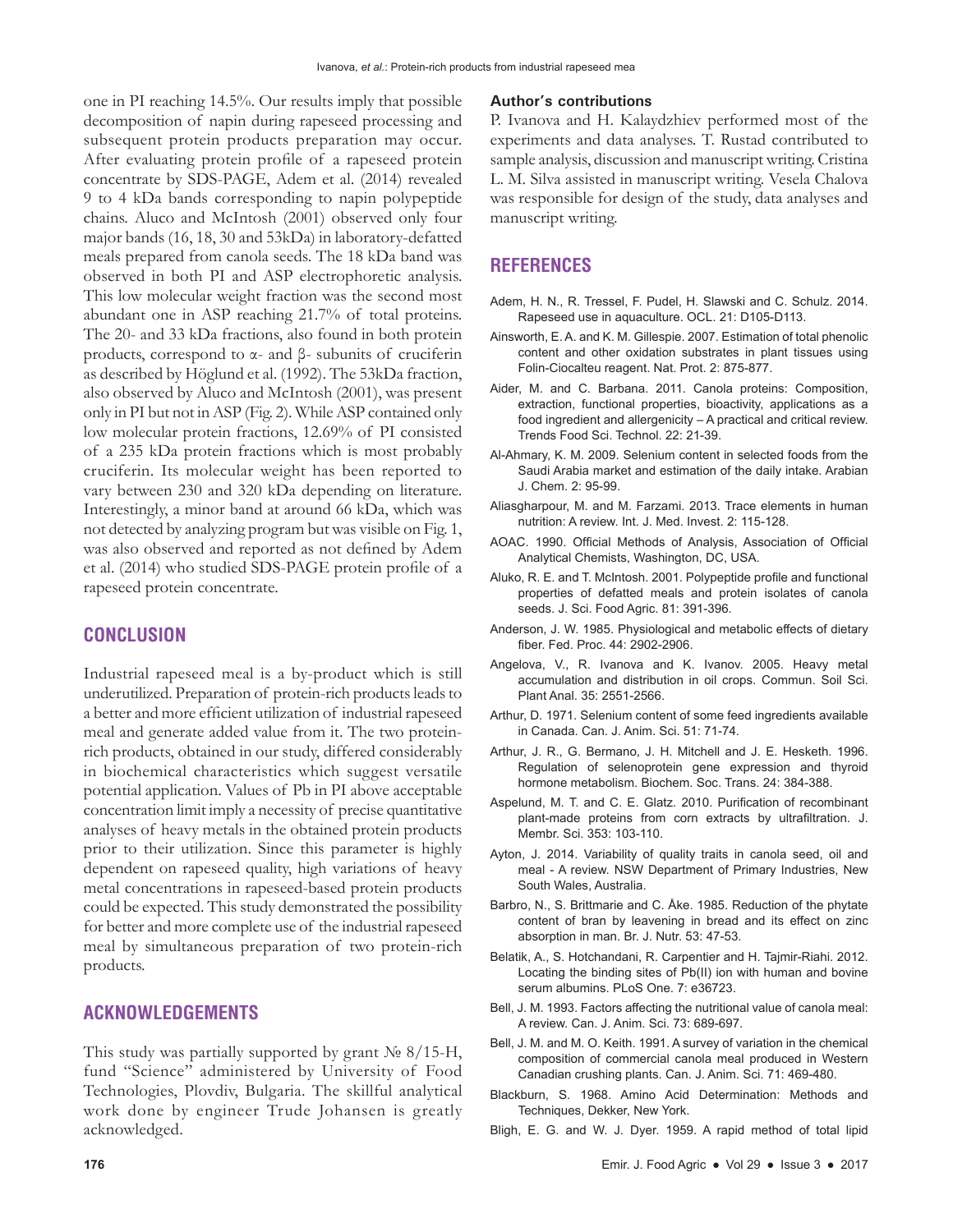extraction and purification. Can. J. Biochem. Phys. 37: 911-917.

- BDS 11374. Available from: http://www.bds-bg.org/bg/ standard/?natstandard\_document\_id=5976. [Last accessed on 2015 Jan].
- Brown, K. and J. Arthur. 2001. Selenium, selenoproteins and human health: A review. Public Health Nutr. 4: 593-599.
- Campbell, L. D., B. O. Eggum and I. Jacobsen. 1981. Biological value, amino acid availability and true metabolizable energy of low-glucosinolate rapeseed meal (canola) determined with rats and/or roosters. Nutr. Rep. Int. 24: 791-798.
- Campbell, L., C. B. Rempel and J. P. D. Wanasundara. 2016. Canola/ Rapeseed protein: Future opportunities and directions -Workshop proceedings of IRC 2015. Plants. 5: 17-23.
- Carré, P. and A. Pouzet. 2014. Rapeseed market, worldwide and in Europe. OCL. 21: D102-D114.
- Castillo, L., A. Ajami, S. Branch, T. E. Chapman, Y. Yu, J. F. Burke and V. R. Young. 1994. Plasma arginine kinetics in adult man: Response to an arginine-free diet. Metab. Clin. Exp. 43: 114-122.
- Chabanon, G., I. Chevalot, X. Framboisier, S. Chenu and I. Marc. 2007. Hydrolysis of rapeseed protein isolates: Kinetics, characterization and functional properties of hydrolysates. Process Biochem. 42: 1419-1428.
- Chung, M. W. Y., B. Lei and E. C. Y. Li-Chan. 2005. Isolation and structural characterization of the major protein fraction from NorMan flaxseed (*Linum usitatissimum* L.). Food Chem. 90: 271-279.
- EC №. 466. 2001. Setting maximum levels for certain contaminants in foodstuffs. Off. J. Eur. Commun. L77: 1-13.
- EFSA (EFSA Panel on Dietetic Products, Nutrition and Allergies). 2013. Scientific Opinion on the safety of "rapeseed protein isolate" as a Novel Food ingredient. EFSA J. 11: 3420-3443.
- Elson, C. M., D. L. Hynes and P. A. MacNeil. 1979. Trace metal content of rapeseed meals, oils and seeds. J. Am. Oil Chem. Soc. 56: 998-999.
- FAO. 1970. Nutritional Studies № 24. Amino acid Content of Foods and Biological Data on Proteins, FAO, Rome.
- FDA. 2013. Summary of Current Food Standards. Available from: http://www.fda.gov.ph/attachments/article/71149/Annex%20 J%20%20FOOD%20STANDARD.pdf. [Last accessed on 2016 Jul].
- Feng, D. and J. Zuo. 2007. Nutritional and anti-nutritional composition of rapeseed meal and its utilization as a feed ingredient for animal, International Consultative Group for Research on Rapeseed, Wuhan, China, pp. 265-270.
- Flynn, K. J. 1988. Some practical aspects of measurements of dissolved free amino acids in natural waters and within microalgae by the use of HPLC. Chem. Ecol. 3: 269-293.
- Freeland-Graves, J. H., T. Y. Mousa and N. Sanjeevi. 2015. Nutritive requirements for manganese. In: Costa, L. G. and M. Aschner (Eds.), Manganese in Health and Disease, The Royal Society of Chemistry, Cambridge, UK, pp. 34-78.
- García, M. C., M. L. Marina, F. Laborda and M. Torre. 1998. Chemical characterization of commercial soybean products. Food Chem. 62: 325-331.
- Ghodsvali, A., M. H. H. Khodaparast, M. Vosoughi and L. L. Diosady. 2005. Preparation of canola protein materials using membrane technology and evaluation of meals functional properties. Food Res. Int. 38: 223-231.
- Howie, A. F., J. R. Arthur, T. Nicol, S. W. Walker, S. G. Beech and G. J. Beckett. 1998. Identification of a 57-kilodalton selenoprotein in human thyrocytes as thioredoxin reductase. J.

Clin. Endocrinol. Metab. 83: 2052-2058.

- Höglund, A. S., J. Rödin, E. Larsson and L. Rask. 1992. Distribution of napin and cruciferin in developing rape seed embryos. Plant Phys. 98: 509-515.
- ICC Standard №104/1. Approved 1960, Revised 1990. Determination of Ash in Cereals and Cereal Products.
- Ismond, M. A. H. and W. D. Welsh. 1992. Application of new methodology to canola protein isolation. Food Chem. 45: 125-127.
- ISO 11885:2007. Water quality-Determination of selected elements by inductively coupled plasma optical emission spectrometry (ICP-OES). Available from: http://www.iso.org/iso/catalogue\_ detail.htm?csnumber=36250. [Last accessed on 2015 Jan].
- Isikhuemhen, O. S., N. A. Mikiashvili, Z. N. Senwo and E. I. Ohimain. 2014. Biodegradation and sugar release from canola plant biomass by selected white rot fungi. Adv. Biol. Chem. 4: 395-406.
- Ivanova, R. 2012. Rapeseed The Culture of Present and Future, "Videnov & Son", Sofia, Bulgaria.
- Ivanova, P., V. Chalova, G. Uzunova, L. Koleva and I. Manolov. 2016. Biochemical characterization of industrially produced rapeseed meal as a protein source in food industry. Agric. Agric. Sci. Proc.  $10: 55-62.$
- Jalilehvand, F., N. S. Sisombath, A. C. Schell and G. A. Facey. 2015. Lead (II) complex formation with L-cysteine in aqueous solution. Inorg. Chem. 54: 2160-2170.
- Jezek, J., B. G. D. Haggett, A. Atkinson and D. M. Rawson. 1999. Determination of glucosinolates using their alkaline degradation and reaction with ferricyanide. J. Agric. Food Chem. 47: 4669-4674.
- Johnson, M. L. and C. M. Parsons. 1997. Effects of raw material source, ash content, and assay length on protein efficiency ratio and net protein ratio values for animal protein meals. Poult. Sci. 76: 1722-1727.
- Kaur, V. and G. Sharma. 2014. Effects of industrial effluent on soil characteristics: A review. Int. J. Adv. Eng. Sci. Technol. 3: 201-207.
- Khajali, F. and B. A. Slominski. 2012. Factors that affect the nutritive value of canola meal for poultry. Poult. Sci. 91: 2564-2575.
- Kinney, J. M. and D. H. Elwyn. 1983. Protein metabolism and injury. Annu. Rev. Nutr. 3: 433-466.
- Laemmli, U. K. 1970. Cleavage of structural proteins during the assembly of the head of bacteriophage T4. Nature. 227: 680-685.
- Lindroth, P. and K. Mopper. 1979. High performance liquid chromatographic determination of subpicomole amounts of amino acids by precolumn fluorescence derivatization with o-phthaldialdehyde. Anal. Chem. 51: 1667-1674.
- Luj´an-Rhenals, D. E., R. O. Morawicki, E. E. Gbur and S. C. Ricke. 2015. Fermentation of soybean meal hydrolyzates with *Saccharomyces cerevisiae* and *Zymomonas mobilis* for ethanol production. J. Food Sci. 80: E1512-E1518.
- Lqari, H., J. Vioque, J. Pedroche and F. Millán. 2002. Lupinus angustifolius protein isolates: Chemical composition, functional properties and protein characterization. Food Chem. 76: 349-356.
- Mansour, E. H., E. Dworschák, A. Lugasi, Ö. Gaál, É. Barna and A. Gergely. 1993. Effect of processing on the antinutritive factors and nutritive value of rapeseed products. Food Chem. 47: 247-252.
- Mejicanos, G., N. Sanjayan, I. H. Kim and C. M. Nyachoti. 2016. Recent advances in canola meal utilization in swine nutrition. J.